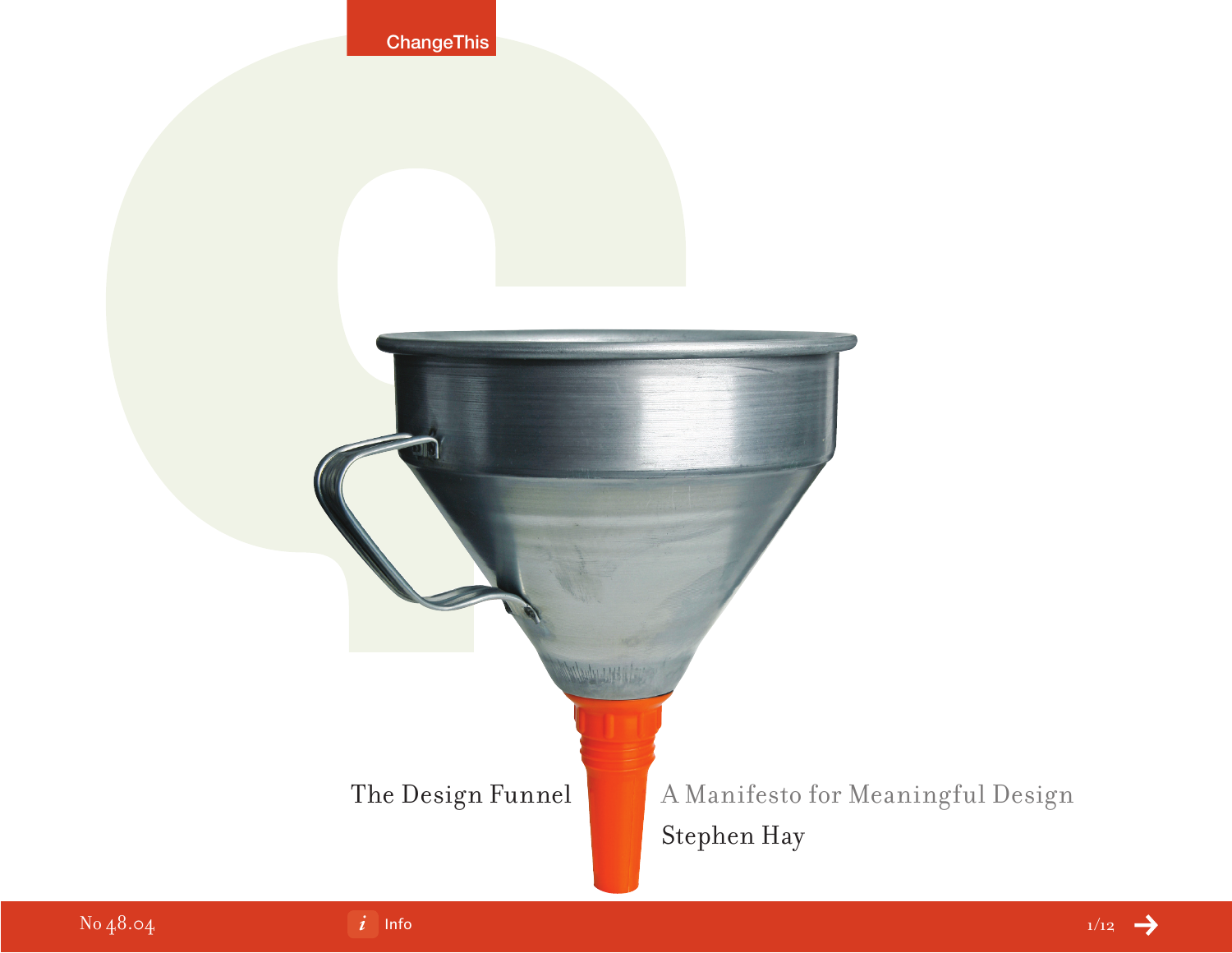## Are you a professional designer?

Would you like a process to create more consistently creative work which distinguishes itself from the work of your peers?

Would you like a process which would help translate the often vague, unclear wishes of your clients (and yourself, for that matter) into a clear and solid basis for your design?

## This manifesto will show you how.

Everyone has their own processes, their own way of working. Many fields also have popularized processes for achieving a desired outcome. And with the field of design comes a special challenge.

Design's reliance on creativity has the same effect as on many of the arts; people tend to attribute great design to some rare, almost magical ability. You either have it or you don't. And to a certain extent this is true. The best design is most often created by extremely talented individuals, people who've spent years exercising their creativity and fine-tuning their design sense. Talent certainly has its place in design. But the law of contrast is also at work. Good design is good in comparison to bad design. And there's LOTS of bad design.

I design for the Web, and if there's one place where lack of creativity abounds, it's the Web. Make one good design, and thousands will simply copy it in some way. This seems to be true in all areas of design, not just for the Web. Lack of creativity (and perhaps laziness) leads to design sameness. Good design is always tailored to the message one wishes to communicate. If our design is more or less a copy of what others have designed, what are we communicating?

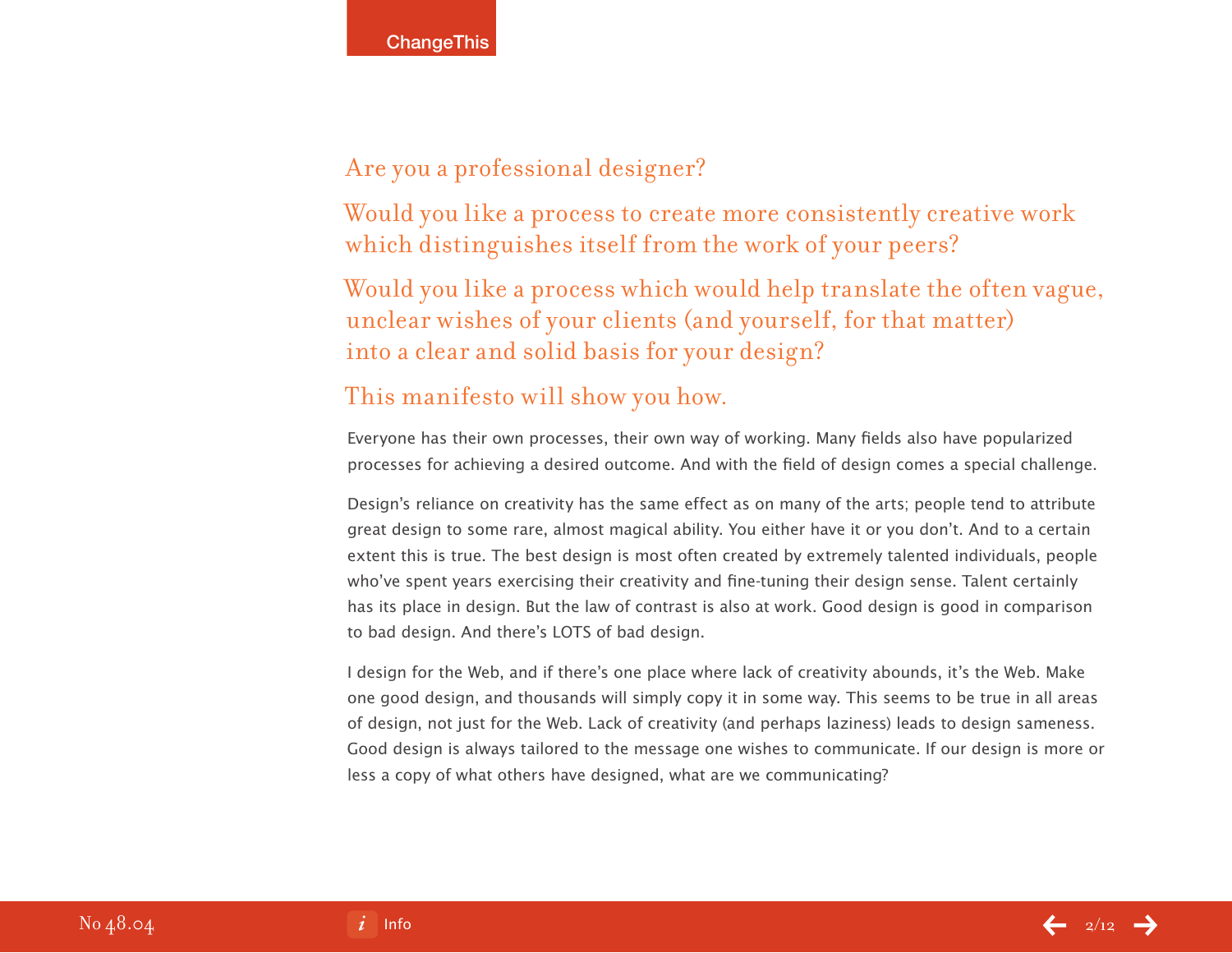Design legend Paul Rand once said that design is the method of putting form and content together. This implies that content is as important as form. Design is not a purely visual exercise. The results are visual, but the entire process of design is not.

# Good design is always tailored to the message one wishes to communicate. If our design is more or less a copy of what others have designed, what are we communicating?

Some would argue that creativity is a sudden flash of insight, something which just happens magically while one, perhaps, takes their morning shower. This is not creativity; this is simply spontaneous inspiration. Creativity and inspiration can happen spontaneously, but it is possible to achieve these through a process, and not leave everything to chance. And let's face it: in today's world, your clients want their design tomorrow, and they don't fancy waiting for your magical shower.

**This manifesto is not about learning to be creative.** There's another [excellent manifesto](http://www.changethis.com/6.HowToBeCreative) which will help with that. It is about a tested process which can help you to create work which is tailored to the message, and helps tell the story you need to tell. This process will also encourage you to consistently test your design, and will help steer you from vague requests and generalizations to concrete goals and results which are satisfying to you, and effective for your clients.

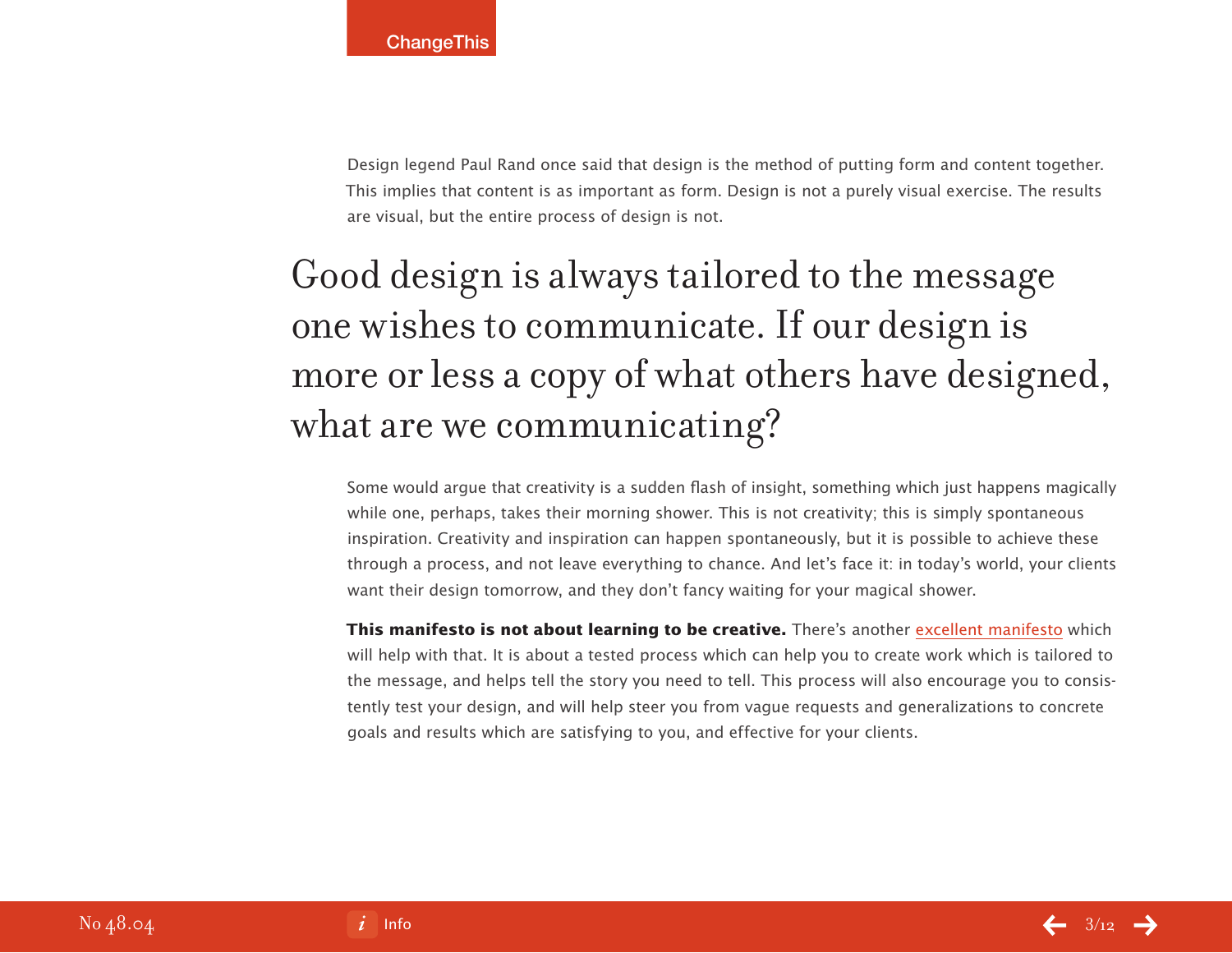## Introducing the Design Funnel

Salespeople have a roadmap of the sales process, often called the Sales Funnel. The Sales Funnel is a metaphor for the typical process, from contact with many potential customers to the eventual payment of a single customer. It's time we designers treat ourselves to our own funnel metaphor: The Design Funnel.

The Design Funnel doesn't introduce any new tools. It's simply a roadmap of when a designer can use which tools to stimulate better work. As a matter of fact, many successful creatives use similar processes on a daily basis.

#### **Here are the steps:**

- 1. **Define** values and goals
- 2. **Discover** moods and metaphors through association
- 3. **Generate** ideas and define a concept
- 4. **Create** a visual language
- 5. "**Design**" it

Between each step comes the same sub-step: Verify that you're on the right track.

Why is most design bad design? Because most designers "jump into the funnel" at step 4 or 5. These are the steps involving "using Photoshop" and other fun, tool-based stuff. The funnel, on the other hand, focuses on the hard mental work involved in designing. Let's walk through these steps in more detail.

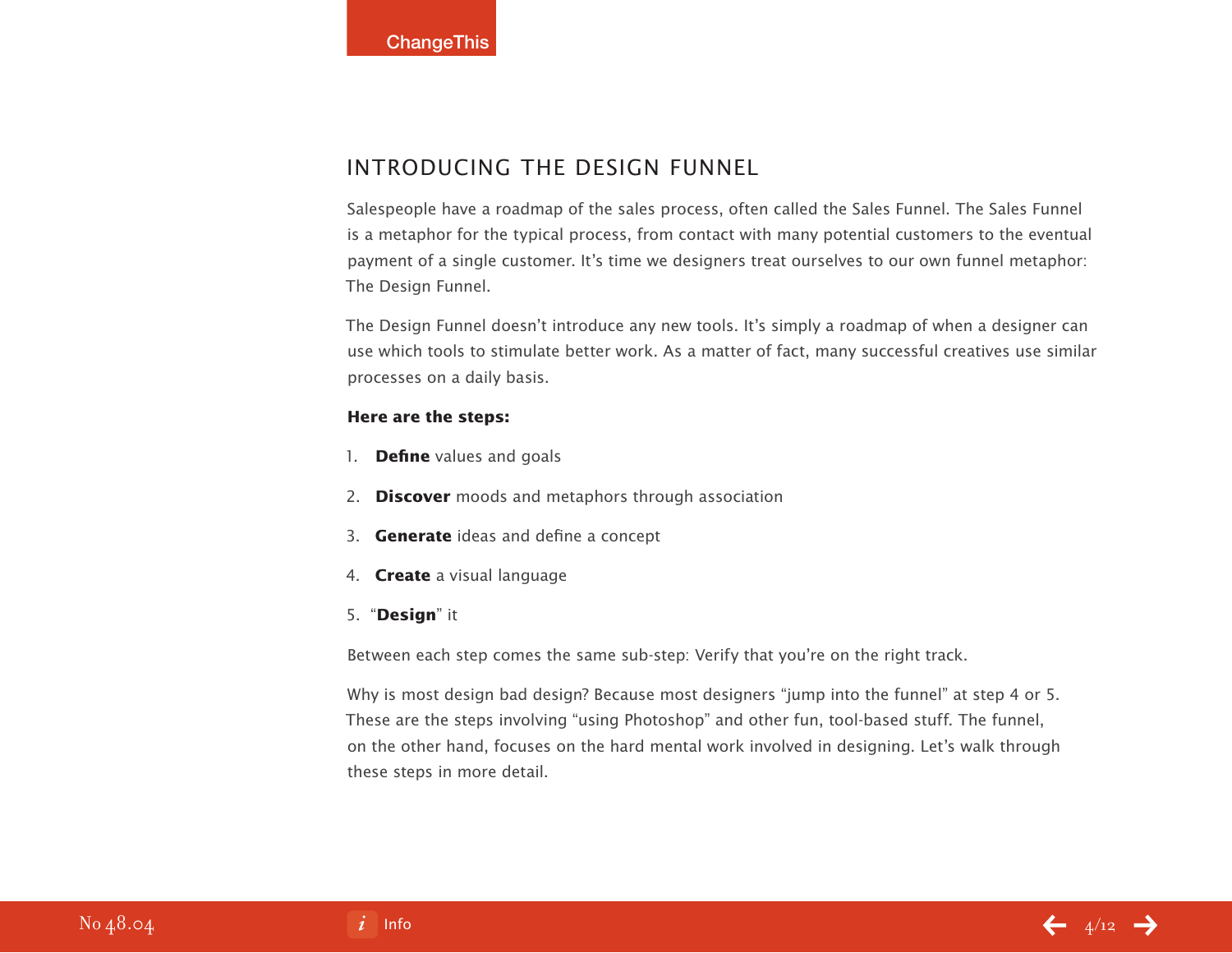## 1. Define values and goals

Notice that the Design Funnel is slightly different than the design process most of us have seen before:

- • Define the problem
- Generate ideas
- • Design stuff
- • Pick the best design
- • Produce it

These steps are implied in the Design Funnel, but the problem is defining the problem.

Ever heard a client say they'd like a "modern" design? How about something "dynamic"? Or "professional"? Well, what are these people talking about? Don't worry about it. We're at step 1. Our job is to aggregate everything the client (or you, if you're designing for yourself) can give you, no matter how vague.

Ask the client what they want to accomplish, communicate, sell, or tell. Ask them for keywords describing their company, product, services, values, and most importantly, ask them for keywords describing how they would describe the ideal design for this project.

Remember that clients often offer solutions to problems instead of simply stating their problems. They'll say, "We want the focus to be on the brand, so the logo should be pretty big." Don't fire your client just yet. Just get this stuff down.

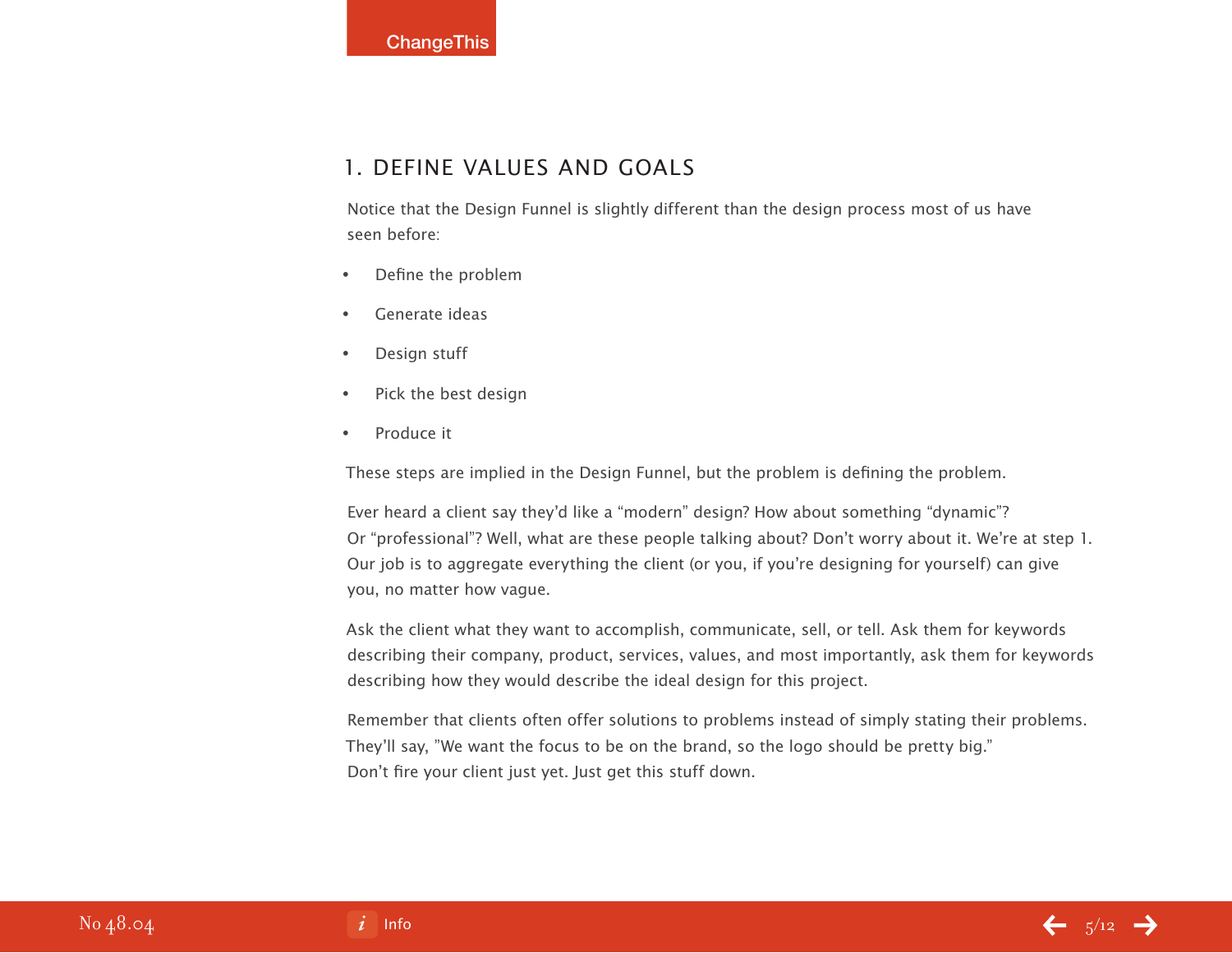Ask lots of questions. To whom are we communicating? Are there any branding guidelines? Who will be making decisions regarding the design? Are there any restrictions whatsoever? Technical? Creative? What are they? How will success be judged? What's the budget? What design work do you like? What don't you like? Why?

Once you get the answers to these questions, go home. Review your notes, and then do nothing for a day or two. Let these things incubate. You'll start to form ideas about what the client is looking for. Often, it's not necessarily what the client says it is.

Do look at what the competition is doing design-wise, but see this simply as an orientation exercise. Note the things that work and the things that don't. You will not be copying what the competition does. That would be design sameness. Read that sentence about five million times.

**VERIFY:** Reformulate the client goals in your own words, as YOU think they should be, based on your findings. Just goals, no solutions yet. Make the goals measurable, and give them a deadline. Present this to the client and ask if you understood them correctly. If the client agrees with you, go on to step 2. If not, review your notes again, think again, ask more questions, reformulate.

Once you get the answers to these questions, go home. Review your notes, and then do nothing for a day or two. Let these things incubate.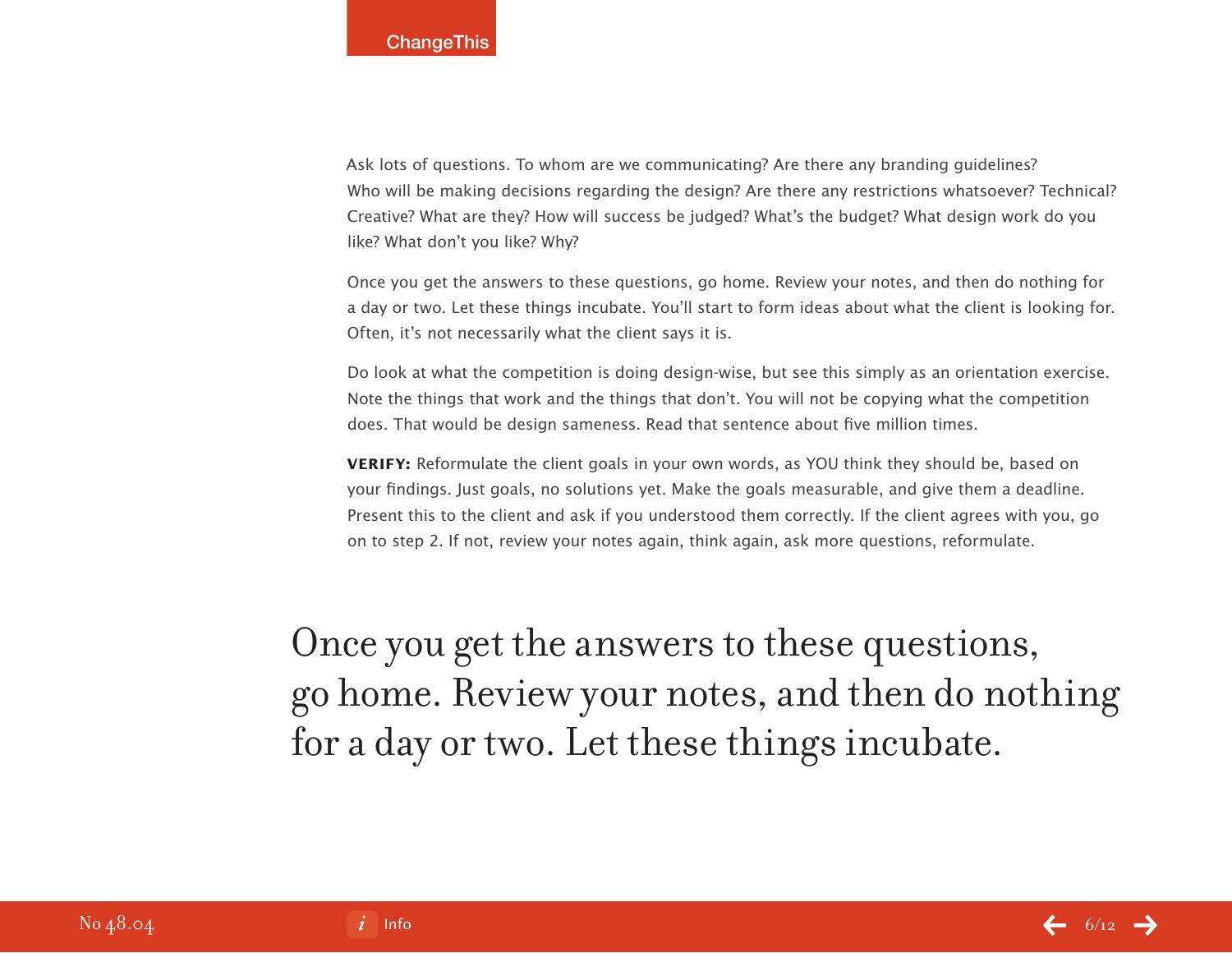## 2. Discover moods and metaphors through association

Now it's time to start using the useless and vague keywords from step 1 and turn them into the basis for a successful design. Get all these keywords into one list and start brainstorming. Remember, in brainstorming, there is no judgment of ideas. You'll do that later. You'll want to brainstorm two things:

1. Metaphors.

"Strong" = Pirates? Body Odor? Superheroes? "Friendly" = Flirtatious? Family? Bartender? Smile? Unusual associations are okay. Just record these.

2. Visual elements.

"Strong" = black, navy blue, pinstriped, jagged. "Friendly" = round edges, circular, orange.

Now you've turned words like "professional" into things you can actually picture. You should get as many associations down as you can.

**VERIFY:** Once you've generated as many associations as possible, start filtering your list by considering the end result for step 1. When put up to the light of the client goals and values, which associations hold up and which don't? Discard the ones that don't.

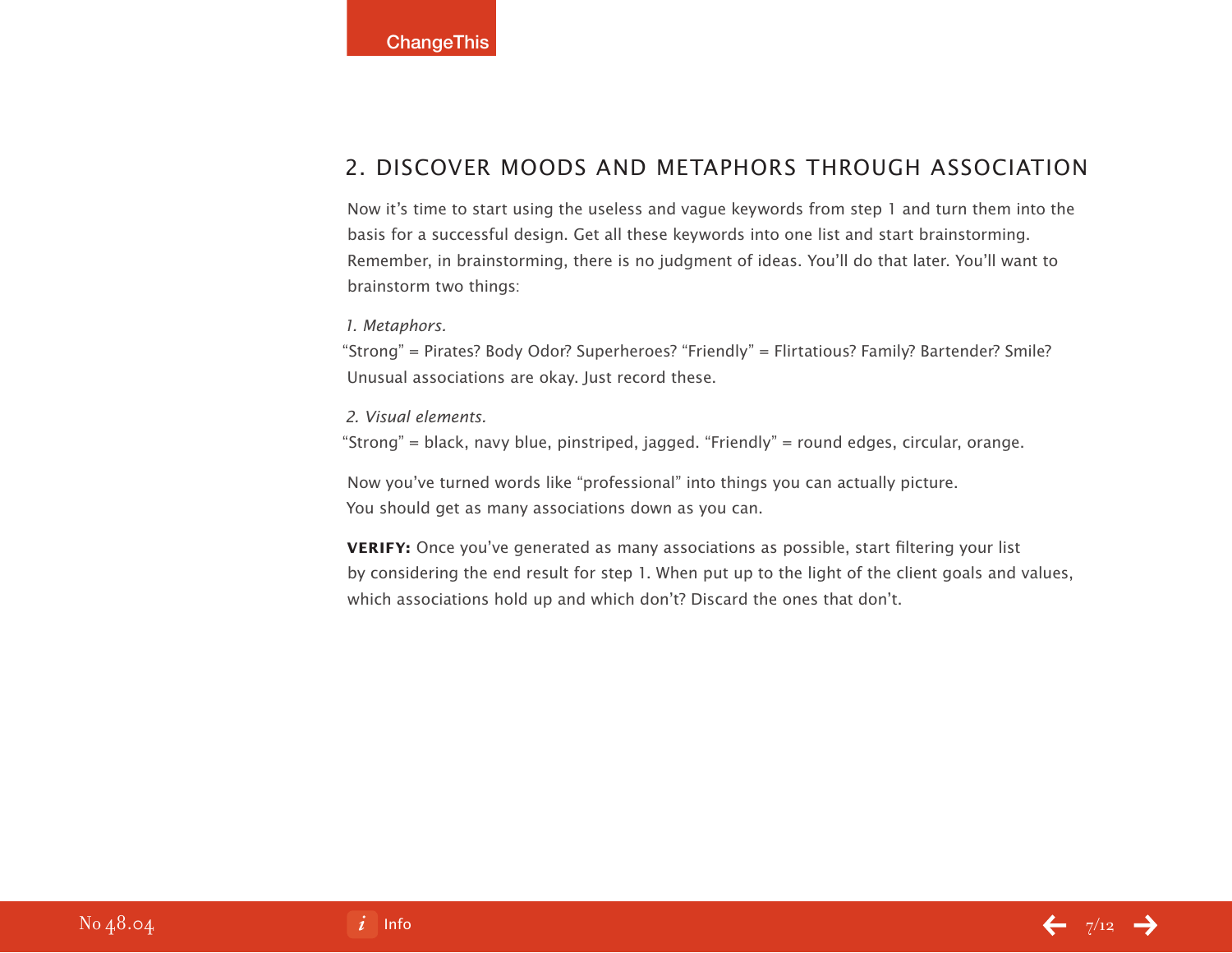## 3. Generate ideas and define a concept

You've got some useful associations; you can now begin brainstorming ideas for an overall visual concept based on these associations. Your concept may turn out to be to design a website which presents itself as a digital assistant "at your service," or an office supply brochure presented as a fashion catalog. It could simply mean that your "friendly" design is based on editorial-style photo shoots of satisfied customers in their home environment.

Idea generation deserves its own manifesto. There are many, many techniques available. Books by creative greats like Edward de Bono are certainly a good read for any designer. It can help to consider the opposite of every idea you get, or to place fake limits upon yourself: what if it had to be completed in one day? What if it had to be black-and-white? What if you could only use a disposable 35mm camera for the images?

One technique I love to use is to look to other industries for ideas. Just looking at old books, architecture, and work from realms of design other than your own can give you an endless supply of surprising ideas.

Just looking at old books, architecture, and work from realms of design other than your own can give you an endless supply of surprising ideas.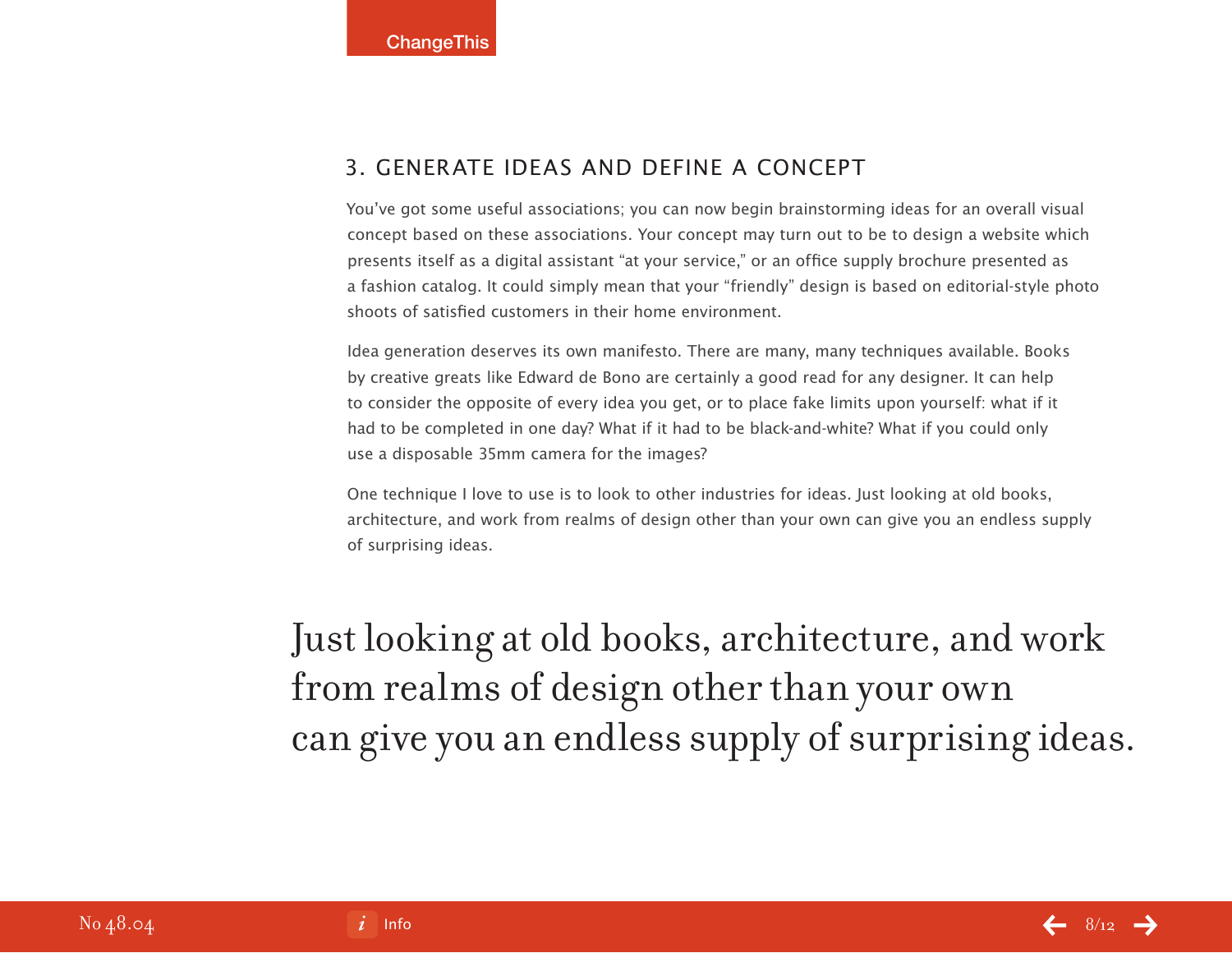Again, generate as many ideas as you can. Choose the one or two which arouse the associations you defined in step 2, and which still hold true to the client goals and values. Note that you are still not designing visually. You could, however, work out some conceptual sketches or "mood boards" along with a written (it helps) description of your concept(s).

# The more ideas you generate, the higher the chance a winner is in there somewhere.

**VERIFY:** Present your ideas to your client. If the client accepts, go on to step 4. If not, congratulations! You've proven that design is not easy, and that more than Photoshop and some cool freeware fonts are required. You've already done a lot of the hard work. Revisit some of your discarded ideas or try some other techniques to come up with a few new ones. Sometimes it's a numbers game. The more ideas you generate, the higher the chance a winner is in there somewhere. And if you really keep the original goals and values in mind, you won't be far from home.

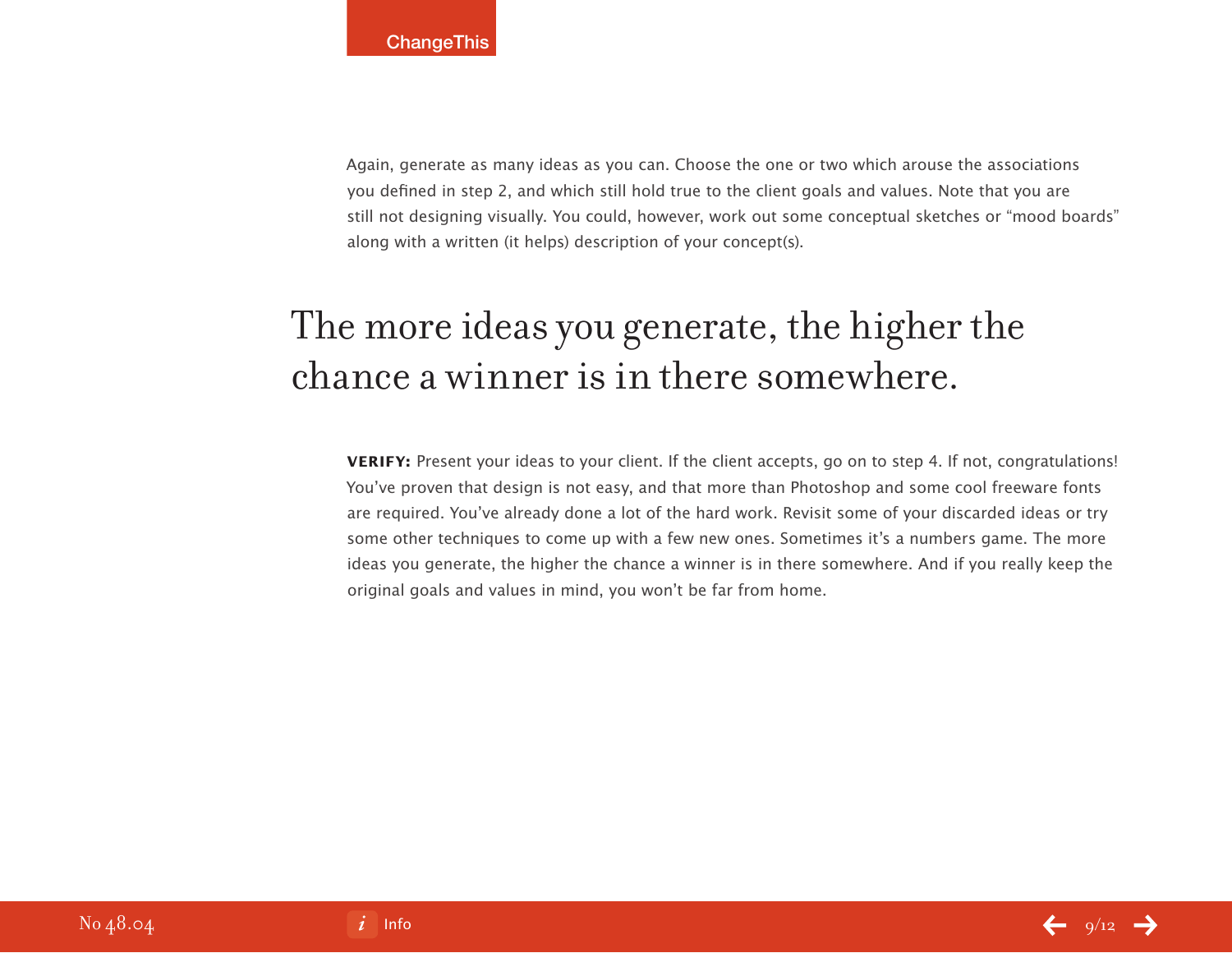### 4. Create a visual language

This is where a lot of designers jump into the design process. They note the client goals passively, and proceed to start making stuff. You now have more going for you than these designers. You have a concept. Now you'll start creating a "design language" for this concept. This "language" will allow you to "speak", to tell your story in form.

The visual language will consist of the following elements (in arbitrary order):

**Imagery:** What types of images fit with your concept? Artful? Grainy? Aerial? Perhaps not even photography, but illustration? Which style? Perhaps no imagery at all?

**Color:** Which colors fit your concept? Which colors are naughty and don't? Could you perhaps use those?

**Typography:** Think out of the box here. Don't blindly use a "handwritten" typeface just because your concept has a "personal feel" to it. Surprise yourself, and you'll surprise others.

**Form:** Again, think outside of the box. Wait—does it have to be a box?

**Composition/Layout:** Start considering where and how you'll lay things out on a page.

If you are in a different field of design, you could choose texture, space, sound, materials, et cetera.

Don't "design" just yet. You can brainstorm each element separately and see how they play together, or you can develop different elements at the same time. You're finished when you feel the all elements work well together in different combinations. Your design language should be flexible.

**VERIFY:** Do your chosen elements play well together? Do some mockups and see. When you're happy with what you've done, show the client. If they accept, go to step 5. If they don't... boy, clients are a pain, aren't they? Hear them out, go back and come up with a solution which makes you both happy.

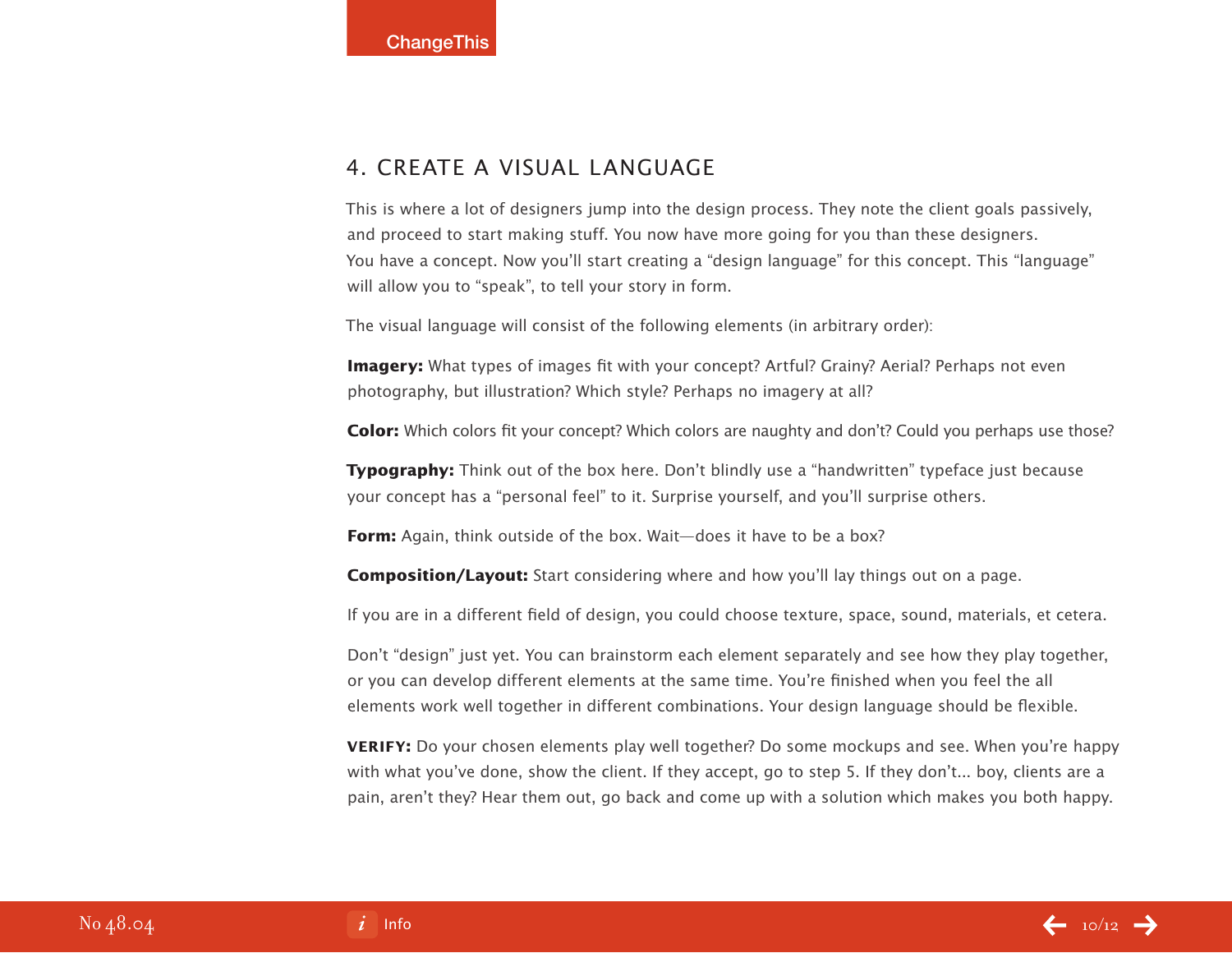## 5. "Design" it

Ah, the fun part. Use your visual language and speak. Tell your story. Now that you have approved mockups, it shouldn't be hard to do.

During this phase you will often be required to design things you haven't really considered thoroughly. How errors are presented on an incompletely filled contact form on a website, for example. Now that you have a visual language in place, it's simply a matter of finding the right "words" to use.

Because of all the homework you've done, you'll find this step quite fun and a lot easier to do than if you had just "started designing".

Go and create some meaningful design.

This process is about design that communicates. Design that stands out. Design that will be considered more creative than most because it is based on ideas rather than design trends and cool techniques. This process starts at zero for every project. Nothing is determined beforehand, and you're free to create something unique to fit each specific project. **Don't be afraid of the thinking, the brainwork. As with anything, the more you do it, the better you'll become.**

In college, my acting coach said that most actors have a "bag of tricks", a set of gestures, voice inflections and expressions which they could pull out at any time because they know exactly what response they'll get. Designers have their own bags-of-tricks as well. Good designers leave their bags unattended, or dispose of them altogether. You should do the same.

And when people ask you how you get all these creative ideas, you can say that they usually just come to you during your morning shower.  $\mathbf{\Omega}$